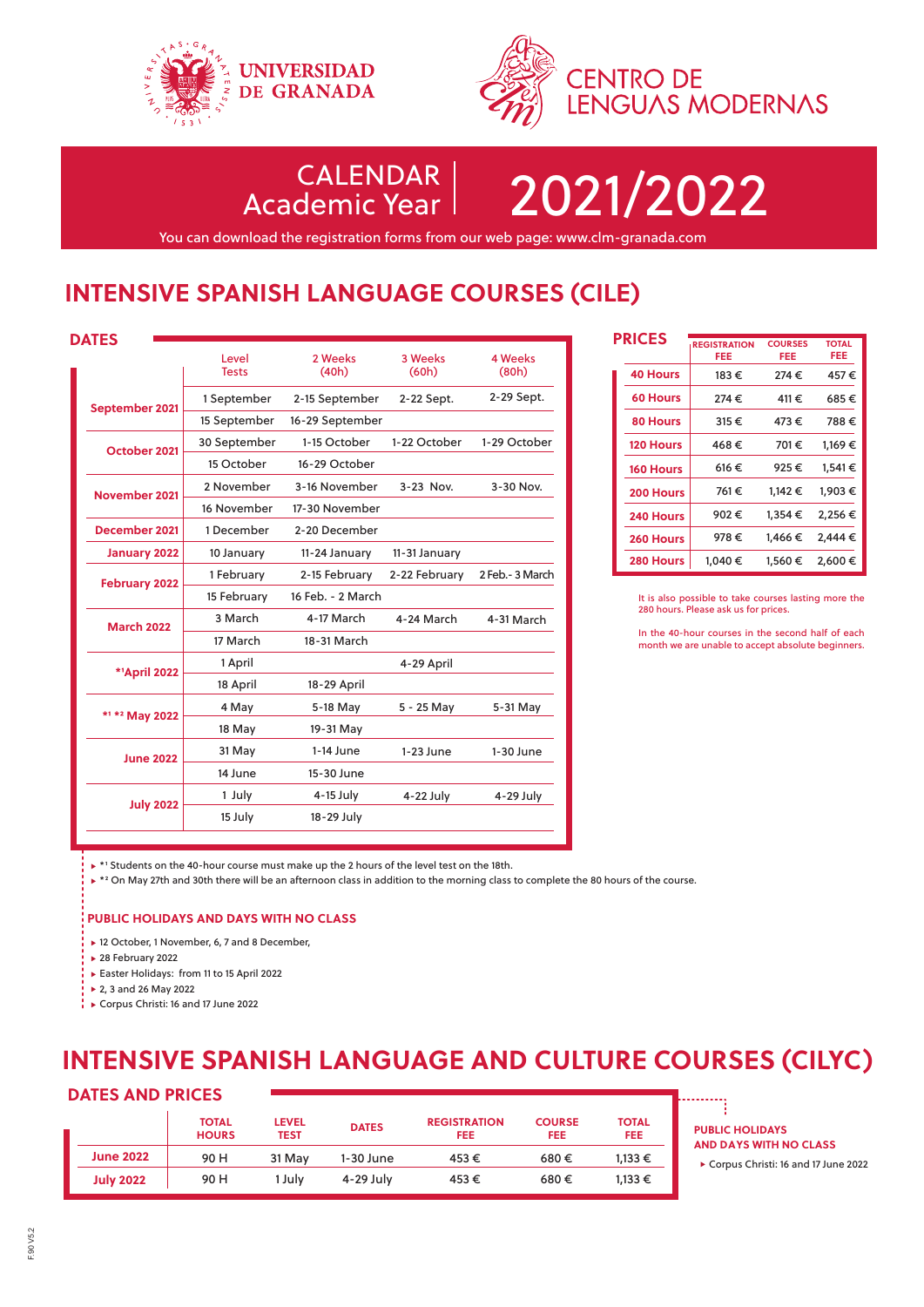# **SPANISH LANGUAGE AND CULTURE SUBJECTS**

# **DATES AND PRICES**

|                    | <b>JUNE</b> | <b>JULY</b> | <b>REGISTRATION</b><br><b>FEE</b> | <b>COURSES</b><br><b>FEE</b> | <b>TOTAL</b><br><b>FEE</b> |
|--------------------|-------------|-------------|-----------------------------------|------------------------------|----------------------------|
| 10H Subject        | $1-14$ June | 4-15 July   | 57€                               | 86€                          | 143 €                      |
| 22'5H Subject      | 1-30 June   | 4-29 July   | 129€                              | 193€                         | 322€                       |
| <b>45H Subject</b> | 1-30 June   | 4-29 July   | 258€                              | 386€                         | 644€                       |
| <b>Level Test</b>  | 31 May      | 1 July      |                                   |                              |                            |

**PUBLIC HOLIDAYS AND DAYS WITH NO CLASS** Corpus Christi: 16 and 17 June 2022

# **HISPANIC STUDIES COURSE (CEH) and SPANISH LANGUAGE AND CULTURE COURSE (CLCE)**

# **DATES AND PRICES**

|                                         | <b>TOTAL</b><br><b>HOURS</b> | <b>LEVEL</b><br><b>TEST*</b> | <b>COURSES</b><br><b>DATES</b> | <b>REGISTRATION</b><br>FEE. | <b>COURSES</b><br>FEE. | <b>TOTAL</b><br>FEE. |
|-----------------------------------------|------------------------------|------------------------------|--------------------------------|-----------------------------|------------------------|----------------------|
| <b>FALL 2021</b>                        | 225 H                        | 27 Sept.                     | 4 October 2021 - 22 Dec. 2021  | 715€                        | 1.072€                 | 1,787 €**            |
| <b>SPRING 2022</b>                      | 225 H                        | 25 January                   | 1 February 2022 - 25 May 2022  | 715€                        | 1.072€                 | 1,787€**             |
| <b>FALL 2021+</b><br><b>SPRING 2022</b> | 450 H                        | 27 Sept.                     | 4 October 2021 - 25 May 2022   | 1.263€                      | 1.894€                 | $3.157 \in$          |
| <b>Individual Subjects</b>              | 45 H/Subj.                   |                              |                                | 246 €/Subj.                 | 369 €/Subj.            | 615 €/Subj.          |
| <b>Individual Internships 120hrs</b>    | 120 H                        |                              |                                | 406€                        | 610€                   | 1016 €               |

Those students who do not pass the level test to the Hispanic Studies Course may apply for other courses.

Students who are taking 5 subjects in any semester have the option of taking an additional subject at a special price of 361 €.

The level test will take place in the afternoon/evening.

\*\* If you choose to take a 120-hour internship, the price per semester for the Hispanic Studies course or Spanish Language and Culture Course will be 2,212 €.

### **PUBLIC HOLIDAYS AND DAYS WITH NO CLASS**

- ▶ 12 October, 1 November, 6, 7 and 8 December 2021
- ▶ 28 February 2022
- Easter Holidays: from 11 to 15 April 2022
- 2 and 3 May 2022

| <b>FALL 2021</b>                   |                                                          |                                                          |
|------------------------------------|----------------------------------------------------------|----------------------------------------------------------|
|                                    | <b>MONDAY AND</b><br><b>WEDNESDAY</b><br><b>SUBJECTS</b> | <b>TUESDAY AND</b><br><b>THURSDAY</b><br><b>SUBJECTS</b> |
| <b>Classes on</b><br><b>Friday</b> | 5 November<br>3 December                                 | 15 October<br>19 November                                |
| End of<br>classes                  | 15 December                                              | 16 December                                              |
| Exam<br><b>Period</b>              | 20 and 22<br>December                                    | 17 and 21<br>December                                    |

# **SPRING 2022**

|                                    | <b>MONDAY AND</b>           | <b>TUESDAY AND</b> |
|------------------------------------|-----------------------------|--------------------|
|                                    | <b>WEDNESDAY</b>            | <b>THURSDAY</b>    |
|                                    | <b>SUBJECTS</b>             | <b>SUBJECTS</b>    |
| <b>Classes on</b><br><b>Friday</b> | 4 and 18 March              |                    |
| End of<br>classes                  | 18 May                      | 19 May             |
| Exam<br>Period                     | 23 and 25 May 20 and 24 May |                    |

# **COURSES IN SPANISH AS A FOREIGN LANGUAGE (CELE)**

# **BUSINESS SPANISH AND SPANISH LANGUAGECOURSES**

|                                         |                              |                      |                                 |                                             |                                 | <b>UGR STUDENTS PRICES</b>               |                                 |
|-----------------------------------------|------------------------------|----------------------|---------------------------------|---------------------------------------------|---------------------------------|------------------------------------------|---------------------------------|
|                                         | <b>TOTAL</b><br><b>HOURS</b> | <b>LEVEL</b><br>TEST | <b>DATES</b>                    | <b>PAYMENT IN</b><br><b>INSTALLMENTS</b>    | <b>SINGLE</b><br><b>PAYMENT</b> | <b>PAYMENT IN</b><br><b>INSTALLMENTS</b> | <b>SINGLE</b><br><b>PAYMENT</b> |
| <b>FALL 2021</b>                        | 60 H                         | 30 September         | 4 October -<br>15 December 2021 | 598€<br>(2 installments of 299 $\epsilon$ ) | 568€                            | 568€<br>(2 installments of $284 \in$ )   | 539€                            |
| <b>SPRING 2022</b>                      | 60 H                         | 24 February          | 2 March -<br>17 May 2022        | 598€<br>(2 installments of 299 $\epsilon$ ) | 568€                            | 568€<br>(2 installments of 284 $\in$ )   | 539€                            |
| <b>FALL 2021+</b><br><b>SPRING 2022</b> | 120 H                        | 30 September         | 4 October 2021 -<br>16 May 2022 | $1,076 \in$ (4 installments of 269 €)       | 1.020€                          | (4 installments of 255 €)                | 970€                            |

Weekly hours of this course: 6h

The level test will take place in the afternoon/evening

### **PUBLIC HOLIDAYS AND DAYS WITH NO CLASS**

▶ 12 October, 1 November, 6, 7 and 8 December 2021

▶ 28 February 2022

- Easter Holidays: from 11 to 15 April 2022
- 2 and 3 May 2022

FALL 2021:

- Monday and Wednesday groups dates: 4 October to 20 December
- Tuesday and Thursday groups dates: 5 October to 16 December
- **SPRING 2022:**
- Monday and Wednesday groups dates: 2 March to 16 May
- Tuesday and Thursday groups dates: 1 March to 12 May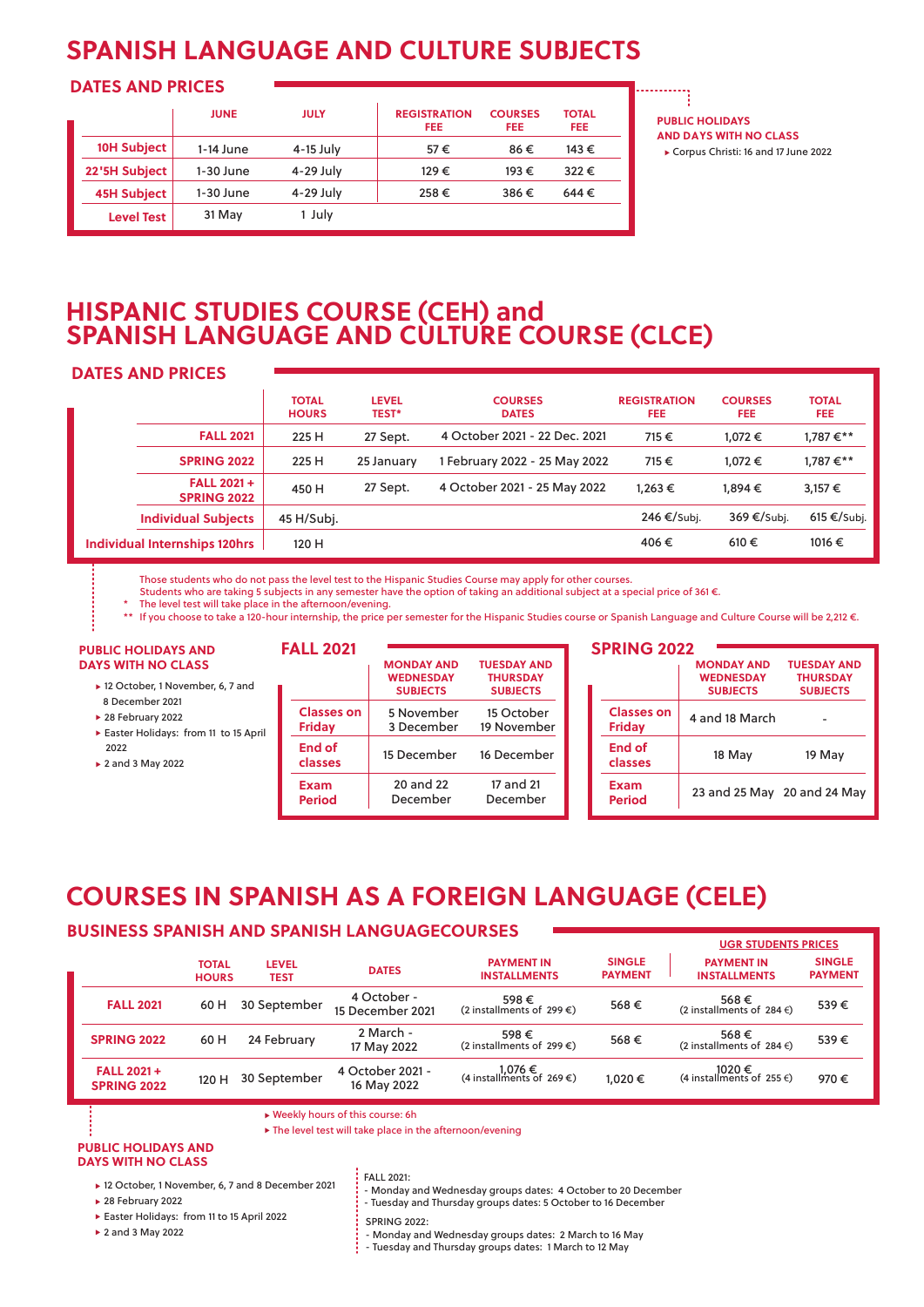# ACCOMODATION

# **1. Hotels and hostels:** Prices vary depending on the establishment.

- **2. Home-stays.** This type of accommodation includes breakfast, lunch and dinner (full board) and laundry once a week:
	- For longer stays (over 1 month) these are the prices:
		- Single room (Including management fees): 867€ per month
		- Shared double room (Including management fees): 785€ per month

 Personalized diets (vegan, vegetarian or celiac) involve an extra cost of € 2 /day. For short stays (less than a month) and in the months of June, July, August and September, the price is 33€ per day in both double and single rooms depending on availability.

## **. Students Halls of Residence:**

Prices vary according to residence and contracted services. There are the following types:

- Single room full board.
- Double room with full board.
- Single room with shared kitchen.
- Double room accommodation only.
- **4. Apartments and rooms in shared houses or flats:** Prices vary depending on the area and the quality of accommodation. This option is managed directly by a company called Aluni. Therefore, the service relationship is directly between the student and Aluni. CLM has a collaboration agreement with them that allows you to have a 20% discount on the cost of processing of the rental contract if you present a document proving that you will be studying at our centre. More info: www.aluni.net

# **MEDICAL INSURANCE:**

CLM can organize medical insurance for students who need it. Please ask for more information: mariajose.vazquez@clm.ugr.es.

# CALENDAR FOR ACADEMIC YEAR 2021 - 2022

| September 2021                                                                                                                                                           | October 2021                                                                                                                                                                       | November 2021                                                                                                                                                                       | December 2021                                                                                                                                                                |
|--------------------------------------------------------------------------------------------------------------------------------------------------------------------------|------------------------------------------------------------------------------------------------------------------------------------------------------------------------------------|-------------------------------------------------------------------------------------------------------------------------------------------------------------------------------------|------------------------------------------------------------------------------------------------------------------------------------------------------------------------------|
| S.<br>F<br><sub>S</sub><br>м<br>w                                                                                                                                        | F<br>S.<br>S<br>М<br>W                                                                                                                                                             | S<br>F<br>S<br>M                                                                                                                                                                    | S<br>F<br>м<br>W<br><sub>S</sub>                                                                                                                                             |
| 3<br>$\overline{2}$<br>4<br>1<br>5<br>9<br>10<br>8<br>11<br>12<br>7<br>6<br>15<br>17<br>18<br>19<br>13<br>14<br>16<br>21 22<br>23<br>24 25<br>26<br>20<br>28 29 30<br>27 | $\overline{2}$<br>3<br>1<br>9<br>8<br>10<br>7<br>6<br>4<br>15<br>$12 \overline{ }$<br>13<br>14<br>16<br>17<br>11<br>20<br>19<br>21<br>22<br>23<br>24<br>18<br>25 26 27 28 29 30 31 | $\overline{2}$<br>3<br>4<br>5<br>6<br>7<br>$\mathbf{1}$<br>8<br>9<br>10<br>12<br>11<br>13<br>14<br>19<br>20<br>15<br>16<br>18<br>21<br>17<br>24 25 26 27<br>22<br>23<br>28<br>29 30 | $\overline{2}$<br>3<br>1<br>4<br>5<br>9<br>10<br>11<br>12<br><u>8</u><br>7<br>6<br>14<br>15<br>16<br>13<br>17<br>18<br>19<br>22 23<br>24 25 26<br>21<br>20<br>27 28 29 30 31 |
| January 2022                                                                                                                                                             | <b>February 2022</b>                                                                                                                                                               | <b>March 2022</b>                                                                                                                                                                   | <b>April 2022</b>                                                                                                                                                            |
| F<br><sub>S</sub><br>W<br>т<br>-S<br>м                                                                                                                                   | F<br>S<br>S<br>М                                                                                                                                                                   | F<br>S<br><b>S</b><br>M<br>w                                                                                                                                                        | F<br>S.<br>м<br>W<br>$\top$<br>-S                                                                                                                                            |
| $\overline{2}$<br>1<br>8<br>9<br>7<br>5<br>6<br>3<br>12<br>13<br>14<br>15<br>16<br>10<br>11<br>19 20 21 22<br>18<br>23<br>17<br>25 26 27 28 29 30<br>24<br>31            | $\overline{2}$<br>3<br>5<br>1<br>4<br>6<br>9<br>10<br>8<br>12<br>11<br>13<br>7<br>15<br>16<br>17<br>18<br>20<br>19<br>14<br>22 23 24 25 26 27<br>21<br>28                          | 3<br>5<br>2<br>4<br>6<br>1<br>8<br>9<br>10<br>11<br>12<br>7<br>13<br>19<br>15<br>16<br>18<br>20<br>14<br>17<br>22<br>23 24 25 26<br>27<br>21<br>28 29 30 31                         | 2<br>3<br>8<br>9<br>10<br>7<br>5<br>6<br>4<br>12<br>13<br>14<br>15<br>11<br>16<br>-17<br>22<br>19<br>20<br>21<br>23 24<br>18<br>26 27 28 29 30<br>25                         |
| <b>May 2022</b>                                                                                                                                                          | <b>June 2022</b>                                                                                                                                                                   | <b>July 2022</b>                                                                                                                                                                    | August 2022                                                                                                                                                                  |
| F<br>S<br>W<br><sub>S</sub><br>м                                                                                                                                         | S<br>S<br>М<br>w                                                                                                                                                                   | F<br>S.<br>S<br>M<br>w                                                                                                                                                              | F<br>S<br>-S<br>м<br>w                                                                                                                                                       |
| 1<br>8<br>7<br>6<br>3<br>4<br>5<br>2.<br>9<br>10<br>11<br>12<br>13<br>15<br>14<br>21<br>18<br>19 20<br>22<br>17<br>16<br>25<br>26 27 28 29<br>24<br>23<br>31<br>30       | $\overline{2}$<br>3<br>4<br>5<br>1<br>10<br>8<br>9<br>11<br>12<br>7<br>6<br>17 <sup>2</sup><br>15<br>16<br>18<br>19<br>14<br>13<br>21<br>22 23 24 25 26<br>20<br>28 29 30<br>27    | $\overline{2}$<br>3<br>1<br>8<br>9<br>10<br>7<br>6<br>4<br>5<br>15<br>14<br>16<br>17<br>12<br>13<br>11<br>19<br>20<br>21<br>22<br>23<br>18<br>24<br>26<br>27 28 29 30 31<br>25      | 5<br>3<br>$\mathbf{2}^{\prime}$<br>4<br>6<br>7<br>1<br>12<br>9<br>10<br>11<br>13<br>8<br>14<br>18<br>19<br>20<br>-21<br>16<br>17<br>15<br>22 23 24 25 26 27 28<br>29 30 31   |

CLM WILL CLOSE ON THE FOLLOWING DAYS:

[2021] / 12 October - 1 November - 6, 7 and 8 December - 24 to 31 December

[2022] / 1 to 8 January - 28 February - 14 and 15 April - 2, 3 and 26 May - 16 and 17 June - 15 August